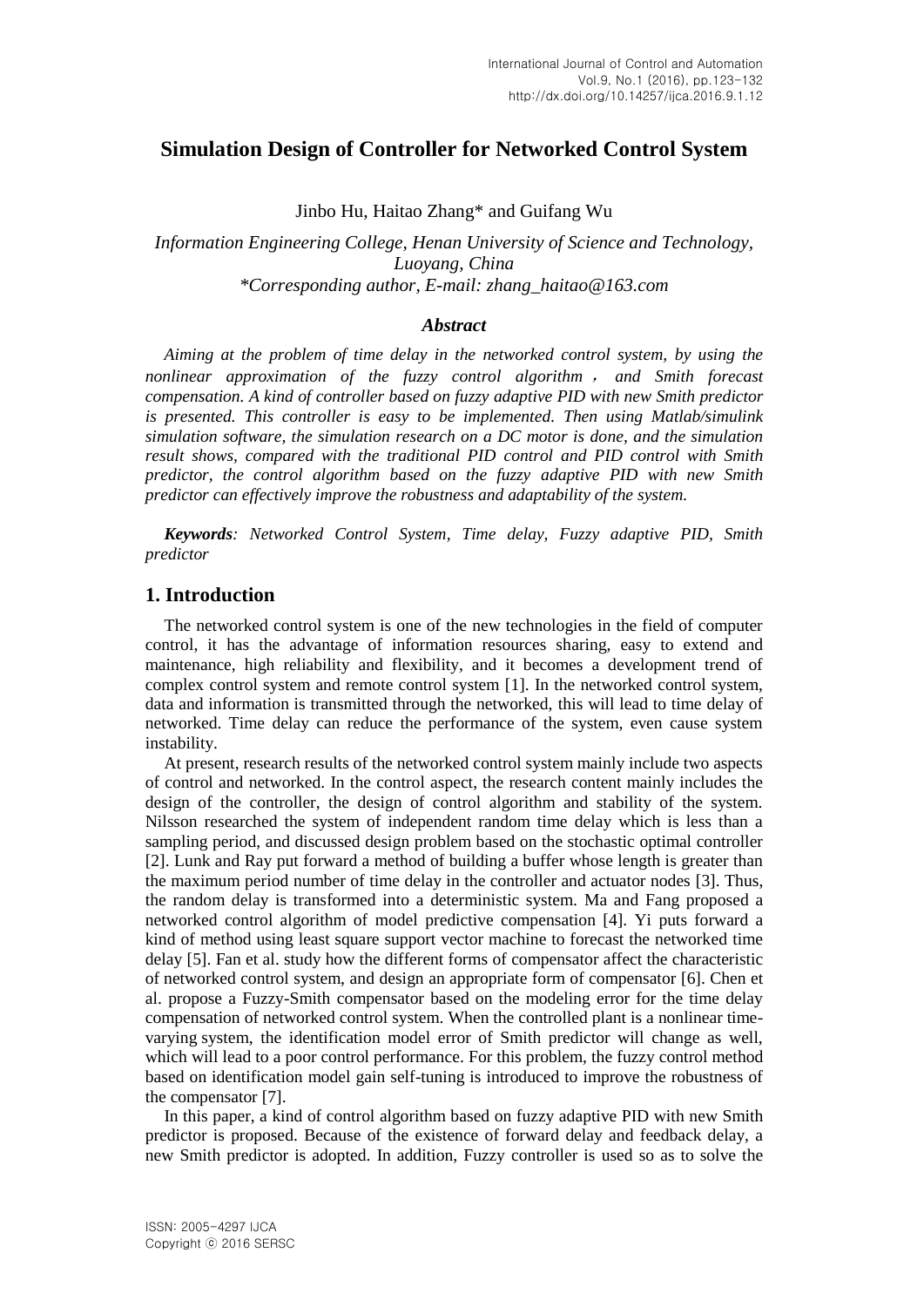problem that is generated by the inaccuracy of model controlled object. Fuzzy controller uses experience of human expert control. It can automatically adjust the PID parameters, and achieve the optimal control of networked control system, the performance is better than traditional PID controller. Furthermore, it shows excellent adaptability in the control of the nonlinear and complex object.

# **2. The Structure of Networked Control System**

Networked Control System is also known as control system based on networked. Networked control system is a fully networked and distributed control system, and is also a closed-loop feedback control system through the networked connection [8]. Specifically, networked control system achieves information exchange among sensors, controllers and actuators using the networked as a transmission medium, and realizes resource sharing, remote monitoring and controlling. Networked control system generally consists of controller, controlled object and communication networks.

A kind of typical block diagram of networked control system is shown in Figure 1. Data is transmitted among the controller, actuator and sensor over the networked, so there exist three kinds of time delay in the system. One is communication delay  $\tau_{sc}$  between the sensor and the controller; the other is computational delay  $\tau_c$  in the controller and the third is communication delay  $\tau_{ca}$  between the controller and the actuator. Because  $\tau_c$  is as  $\tau = \tau_{sc} + \tau_{ca}$ .



**Figure 1. A Typical Block Diagram of Networked Control Systems**

In Figure 1,  $R(s)$ ,  $U(s)$ ,  $Y(s)$  and  $E(s)$  are respectively Laplace transforms of the reference signal, the control signal, the output signal and error signal.  $C(s)$  Is transfer function of the controller,  $G(s)$  is the transfer function of the controlled object,  $\tau_{sc}$  is time delay between the sensor and the controller and  $\tau_{ca}$  is time delay between the controller and the actuator [9].

Because time delay appears in the control loop and it has uncertainty with the change of the controlled object, the timing of data sampling is changed, and the signal of the forward and feedback channel generates random time delay. The random time delay makes the system has slow response, great overshoot, long adjustment time, and when the time delay is too large, the stability of the system will be affected.

# **3. Design of New Smith Predictor**

In the process of industrial control, many of the controlled objects have the nature of the pure lag. Smith proposed a pure lag compensation model. Its principle is that a compensation link is in parallel with PID controller, the compensation link called Smith estimates

Smith predictor is characterized by predicting the dynamic characteristic of system under the system with time delay. The delay controlled quantity can be received by the controller in advance through using the predictor, so that the controller is able to take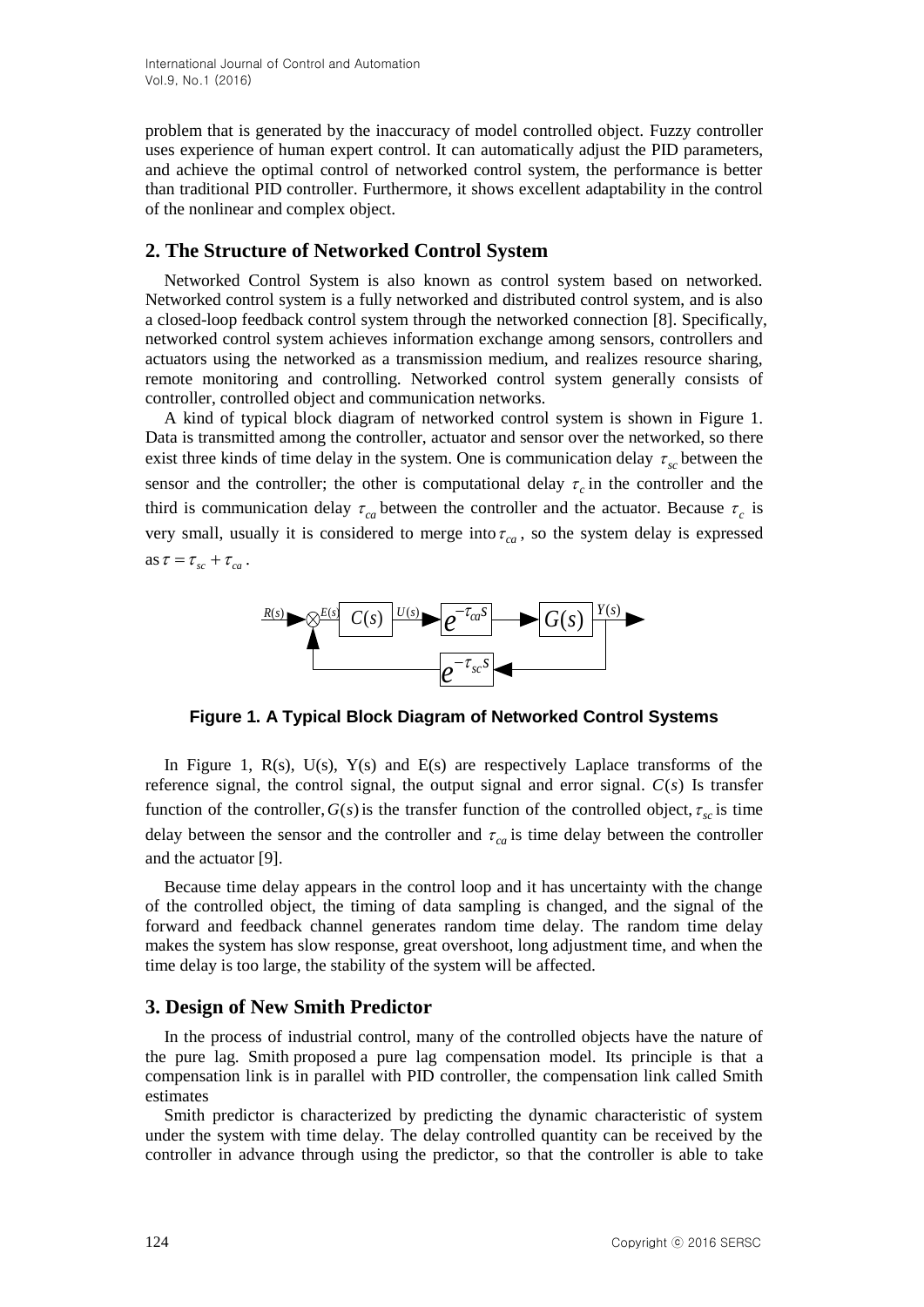action early, which reduces overshoot and accelerates adjustment process. But in the networked control system, due to time varying and uncertainty of time delay, it is almost impossible traditional Smith predictor to build a precise prediction model of time delay. And when the signal is transmitted, the "empty sampling" or "more sampling" is produced by the existence of time delay, the compensation error is produced and the stability of the system will be affected only using the traditional Smith predictor. Therefore, a new Smith predictor is presented [10]. It can realize Smith dynamic compensation control. The structure of networked control system with new Smith predictor is shown in Figure 2.



**Figure 2. The Structure of Networked Control System with New Smith Predictor**

As seen in Figure 2, which is based on the new Smith predictor in the structure of networked control systems, as long as the process of signal transmission can be used with random, time-varying, uncertainty, or certain time delay (including the time delay value is 0) , and constitute a closed-loop feedback control system with controlled object, we can consider to adopt new Smith predictor, Doing so can avoid the delay in the transmission process of measurement, estimation, or identify, implementing all time delay exponential terms of affecting stability are removed from closed-loop control system, so that the quality of the control system will be improved [11].

Because the networked time delay is time-varying and uncertain, so system just only with new Smith predictor can not achieve a satisfied result. It is necessary to introduce effective method of control to overcome the adverse effect which is caused by network delay.

## **4. Fuzzy Control Algorithm**

Fuzzy control is computer intelligent control system. It is composed of fuzzy set theory, fuzzy language variables and fuzzy logic reasoning. The basic concept was first proposed by the famous professor L. A. Zadeh of the California University. After more than 20 years of development, the Fuzzy control has achieved great success in terms of theory and application.

### **4.1. Fuzzy Control Description**

The composition of the fuzzy controller block diagram is shown in Figure 3. Fuzzy controller is the core of fuzzy control. Fuzzy controller is mainly composed of fuzzy interface, knowledge base, reasoning machine and Defuzzy Interface. The major difference between Fuzzy control system and usual computer digital control system is that fuzzy control system uses fuzzy controller. A fuzzy control system performance depends on agencies of controller, the fuzzy rules adopted by the fuzzy controller, synthesis reasoning algorithm, and the method of fuzzy decision and other factors.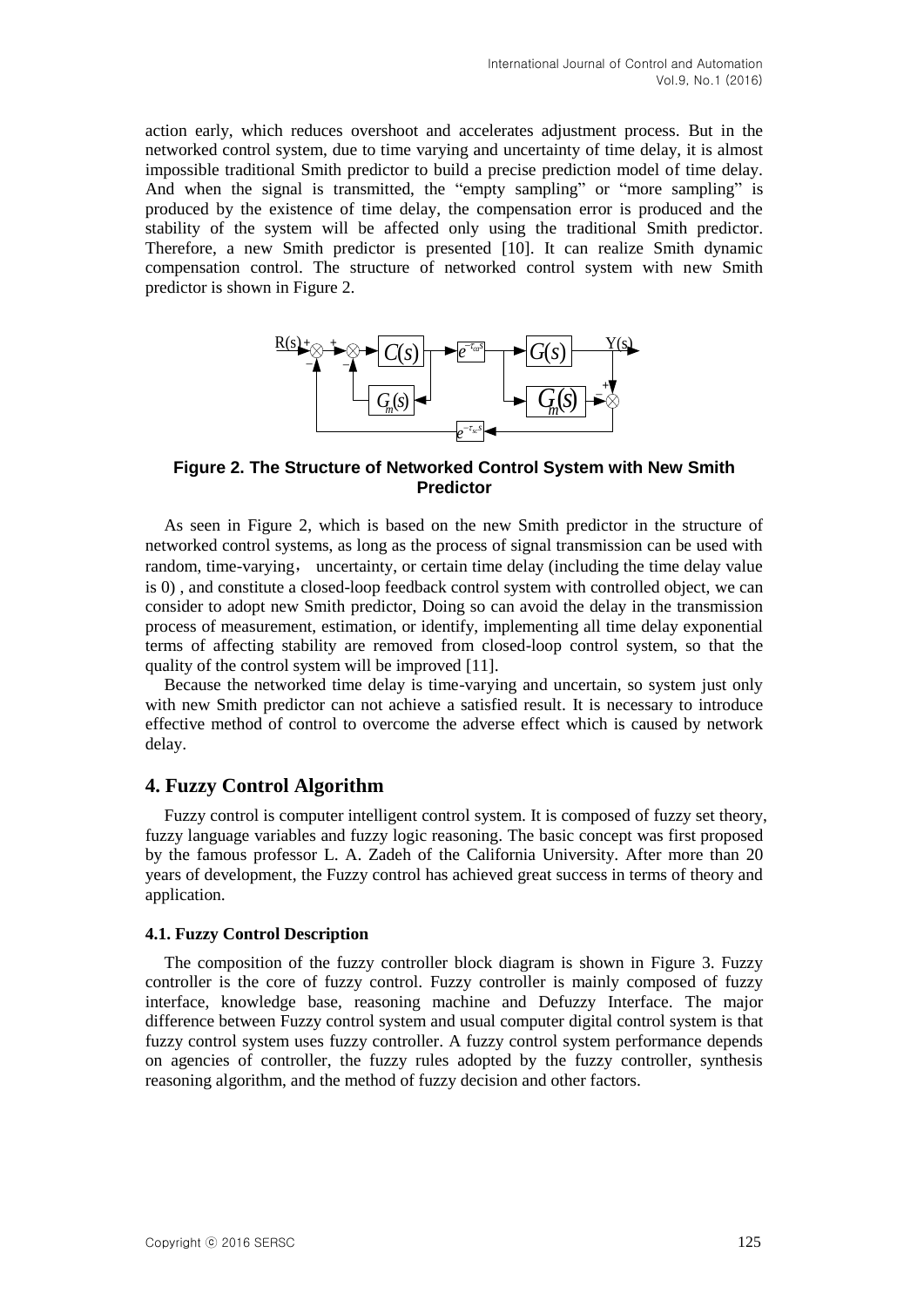

**Figure 3. The Block Diagram of the Fuzzy Controller**

The simplest realization of the fuzzy controller method is to set a series of fuzzy control rules of offline into a lookup table (also called control table). The fuzzy control rules are Stored in the computer for using online. This structure of fuzzy controller is simple and easy to be used. It is one of the most basic intelligent control algorithms.

## **4.2. Fuzzy Adaptive PID Control**

Fuzzy adaptive PID is based on traditional PID, its control rules are expressed by fuzzy sets, and these rules and relevant information will be stored in the knowledge base. Furthermore, it can achieve the optimal control by using error and error rate as the input, and using fuzzy rules to modify the PID parameters online. The principle diagram of the fuzzy adaptive PID controller is shown in Figure 4.



# **Figure 4. The Principle Diagram of the Fuzzy Adaptive PID**

## **4.3. Fuzzy Rules**

Fuzzy control uses error *e* and error rate *ec* as input linguistic variables, uses  $\Delta k_p$ ,  $\Delta k_i$ ,  $\Delta k_d$  as output linguistic variables. In this paper, fuzzy controller uses two inputs and three outputs [12]. The input and output variables are divided into seven sets, named as {NB, NM, NS, ZO, PS, PM, PB}. Then the control table of fuzzy rules is built according to stability, response and overshoot. The domain of  $\Delta k_p$ ,  $\Delta k_i$ ,  $\Delta k_d$  are respectively set at [-0.3 0.3], [-0.06 0.06] and [-3 3]. The domain of fuzzy sets is [-6 6]. Fuzzy rules table of  $\Delta k_p$ ,  $\Delta k_i$ ,  $\Delta k_d$  are shown in the Tables 1, 2 and 3.

| $\Delta k_{p}$ | ec<br>NB | NM | NS | ZO | <b>PS</b> | <b>PM</b> | PB |
|----------------|----------|----|----|----|-----------|-----------|----|
| NB             | PB       | PB | PM | PM | PS        | ZO        | ZO |
| NM             | PB       | PB | PM | PS | PS        | ZO        | NS |

|  |  | Table 1. Fuzzy Rule of $\Delta k_{p}$ |  |  |  |
|--|--|---------------------------------------|--|--|--|
|--|--|---------------------------------------|--|--|--|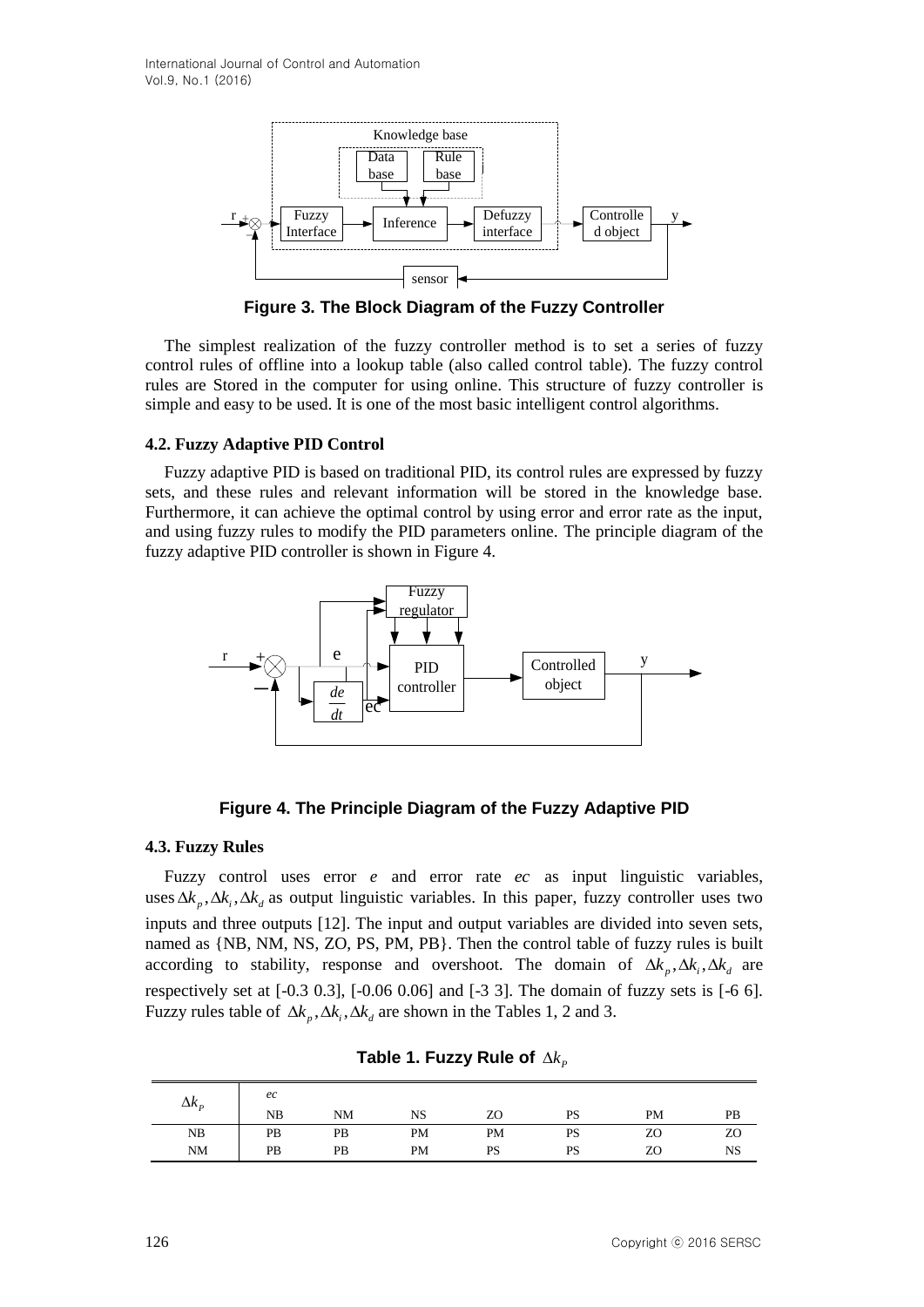| <b>NS</b> | <b>PM</b> | PM        | <b>PM</b> | <b>PS</b> | ZO | NS | <b>NS</b> |
|-----------|-----------|-----------|-----------|-----------|----|----|-----------|
| e<br>ZO   | <b>PM</b> | PM        | <b>PS</b> | ZΟ        | NS | NM | <b>NM</b> |
| PS        | <b>PS</b> | <b>PS</b> | ZO        | NS        | NS | NM | <b>NM</b> |
| PM        | <b>PS</b> | ZΟ        | NS        | <b>NM</b> | NM | NM | NB        |
| PВ        | ZO        | ZΟ        | NM        | <b>NM</b> | NM | NΒ | NB        |

**Table 2. Fuzzy Rule of** *<sup>i</sup> k*

| $\Delta k_i$     | ec        |           |           |           |           |           |           |
|------------------|-----------|-----------|-----------|-----------|-----------|-----------|-----------|
|                  | NB        | <b>NM</b> | <b>NS</b> | ZΟ        | <b>PS</b> | <b>PM</b> | PB        |
| NB               | NB        | NB        | <b>NM</b> | <b>NM</b> | <b>NS</b> | ZO        | ZO        |
| <b>NM</b>        | NB        | NB        | <b>NM</b> | <b>NS</b> | <b>NS</b> | ZO        | ZO        |
| <b>NS</b>        | NB        | NM        | <b>NS</b> | <b>NS</b> | ZO        | <b>PS</b> | <b>PS</b> |
| ZO<br>$\epsilon$ | <b>NM</b> | <b>NM</b> | <b>NS</b> | ZO        | PS        | PM        | PM        |
| <b>PS</b>        | <b>NM</b> | NS        | ZO        | <b>PS</b> | PS        | PM        | PB        |
| PM               | ZO        | ZO        | <b>PS</b> | <b>PS</b> | <b>PM</b> | PB        | PB        |
| PB               | ZO.       | ZO        | <b>PS</b> | PM        | <b>PM</b> | PB        | PB        |

# **Table 3. Fuzzy Rule of** *<sup>d</sup> k*

| $\Delta k_d$     | ec        |           |           |           |           |           |           |
|------------------|-----------|-----------|-----------|-----------|-----------|-----------|-----------|
|                  | NB        | NM        | <b>NS</b> | ZO        | <b>PS</b> | PM        | PB        |
| NB               | <b>PS</b> | <b>NS</b> | NB        | NB        | NB        | <b>NM</b> | PS        |
| NM               | <b>PS</b> | <b>NS</b> | NB        | <b>NM</b> | <b>NM</b> | <b>NS</b> | ZO        |
| <b>NS</b>        | ZO        | <b>NS</b> | NM        | <b>NM</b> | <b>NS</b> | <b>NS</b> | ZO        |
| ZO<br>$\epsilon$ | ZO        | <b>NS</b> | <b>NS</b> | <b>NS</b> | <b>NS</b> | <b>NS</b> | ZO        |
| <b>PS</b>        | ZO        | ZO        | ZO        | ZO        | ZO        | ZO        | ZO        |
| PM               | PB        | <b>NS</b> | PS        | <b>PS</b> | <b>PS</b> | <b>PS</b> | PB        |
| <b>PB</b>        | PB        | <b>PM</b> | <b>PM</b> | <b>PM</b> | <b>PS</b> | <b>PS</b> | <b>PB</b> |

According to control rules of  $\Delta k_p$ ,  $\Delta k_i$ ,  $\Delta k_d$ , fuzzy control quantity of  $\Delta k_p$ ,  $\Delta k_i$ ,  $\Delta k_d$  can be obtained through fuzzy calculation. At last, the accurate output is obtained by center of gravity method [13]. The equation is described as follows.

$$
U = \frac{\sum_{i=1}^{N} \mu_{i(e,ec)} Z_i}{\sum_{i=1}^{N} \mu_{i(e,ec)}}
$$
 (1)

Where, U is accurate output of fuzzy decision,  $\mu_{i(e,ec)}$  is membership function of *ith* elements,  $Z_i$  is *ith* elements of domain, N is the number of elements.

*u* is control quantity of controlled object. It is obtained in the equation (2).

$$
u = K_u U \tag{2}
$$

Where,  $K_u$  is scale factor of real output quantity. Its size affects the output of the controller, and affects the performance of the control system. If  $K_u$  is too small, it may make dynamic response of system become longer; if  $K<sub>u</sub>$  is too large, it causes the oscillation of system. Therefore, appropriate  $K<sub>u</sub>$  should be selected according to actual situation. There are different response characteristics of system for different *K u* .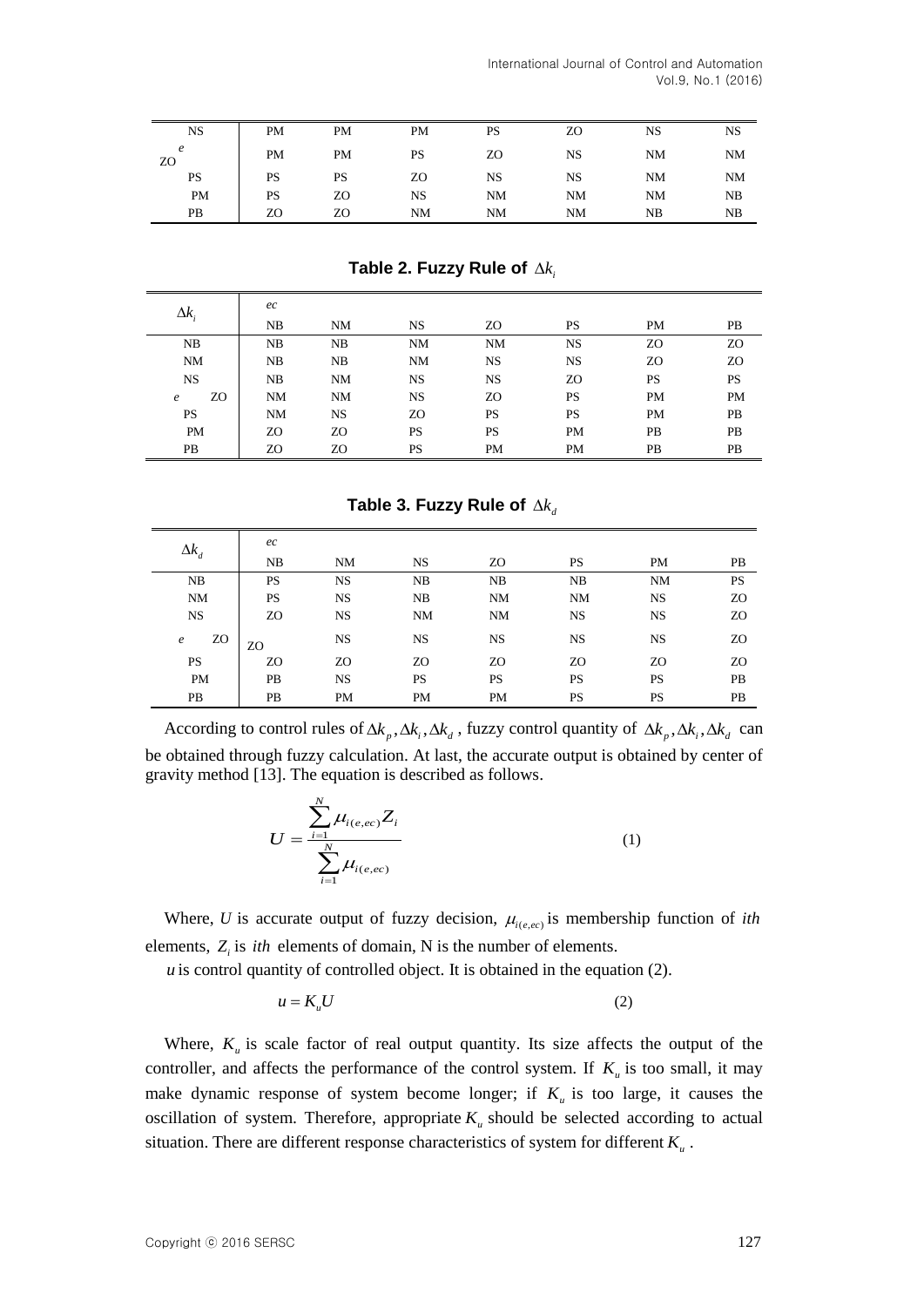Correctional parameters are shown in the equation (3).

$$
\Delta k_P = U \square K_{u(\Delta k_P)}
$$
  
\n
$$
\Delta k_i = U \square K_{u(\Delta k_i)}
$$
  
\n
$$
\Delta k_d = U \square K_{u(\Delta k_d)}
$$
\n(3)

Therefore, three parameters of fuzzy adaptive PID controller are described using the following equation (4).

$$
k_p = k_{p0} + \Delta k_p
$$
  
\n
$$
k_i = k_{i0} + \Delta k_i
$$
  
\n
$$
k_d = k_{d0} + \Delta k_d
$$
\n(4)

In the process of control, PID parameters achieve correction online through the operation of fuzzy controller. Ultimately parameters achieve the self-tuning [14].

New Smith predictor can remove the influence of time delay in the process of networked control system; fuzzy adaptive PID controller can adjust three parameters of PID online by using experts experience so as to make the controlled object get better stability performance. Hence the combination of fuzzy adaptive PID with new Smith predictor not only has excellent adaptability and strong controllability, but also has great dynamic characteristics. The structure of networked control system with new smith predictor and fuzzy adaptive PID is shown in Figure 5.



## **Figure 5. The Structure of Networked Control System with New Smith Predictor and Fuzzy Adaptive PID**

### **5. Simulation Results**

In order to prove the effectiveness of the method, in the Matlab/simulink environment, a DC motor is taken as the controlled object to do simulation [15]. The transfer function of the DC motor is described as follows.

$$
G(s) = \frac{2029.826}{(s + 26.29)(s + 2.296)}
$$
(5)

The sampling period  $T=10$ ms, the reference input  $R=50$ rad/s, the time delay in forward and feedback channel is produced by gauss random generator in Simulink toolbox. The initial value of fuzzy adaptive PID parameters  $k_{p0}$  =0.118,  $k_{i0}$  =0.268,  $k_{d0}$  =0.0001. Using simple PID method, PID control with Smith predictor method and fuzzy adaptive PID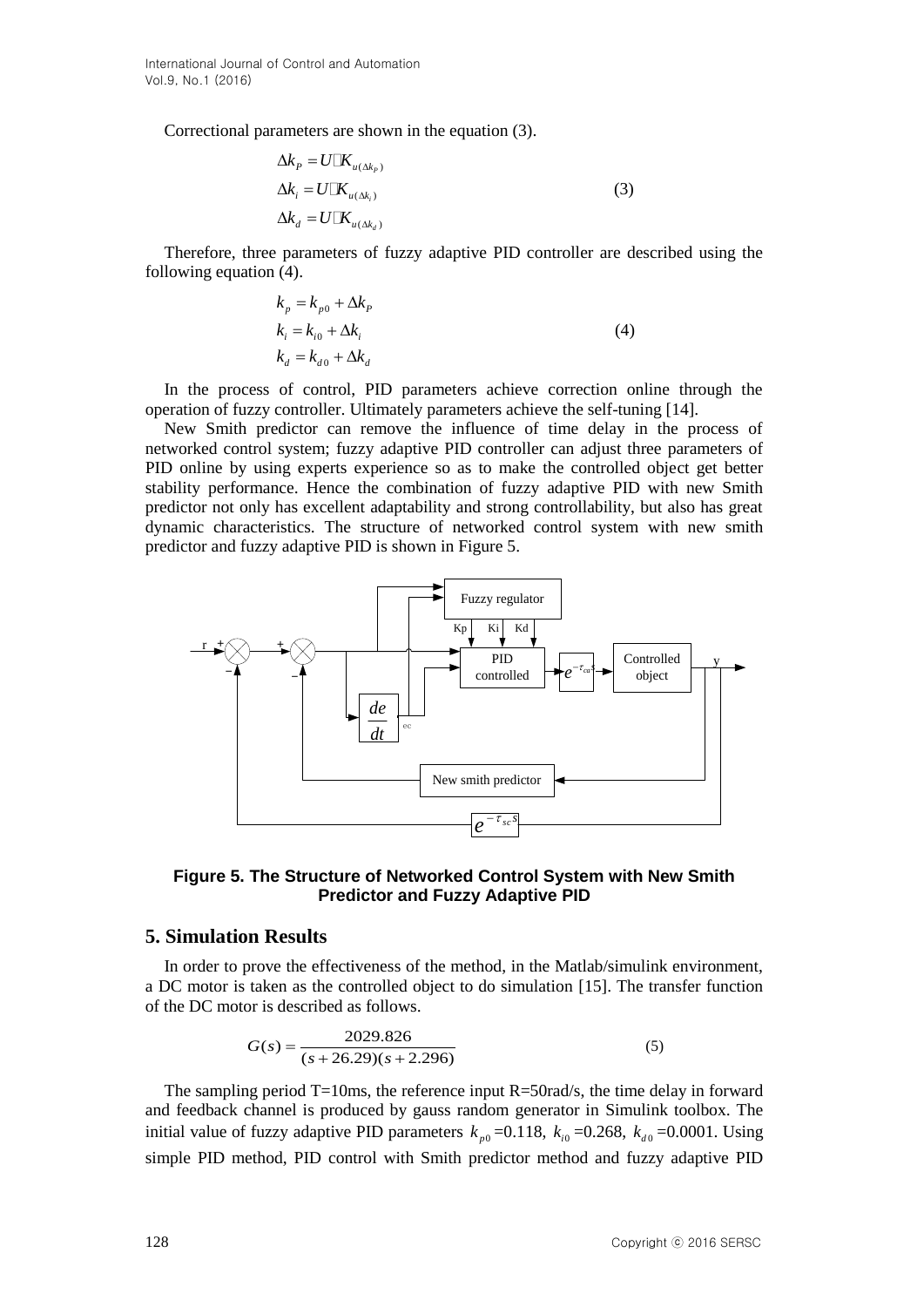with new Smith predictor method respectively, the step responses are observed under random delay  $\tau$  < 10*ms* and  $\tau$  > 10*ms*. The results are shown in Figure 6 and Figure 7.



1-PID; 2-PID Control with Smith Predictor; 3-Fuzzy Adaptive PID with New Smith Predictor

Figure 6. The Response When the Time Delay  $\tau$  < 10 $ms$ 



1-PID; 2-PID Control with Smith Predictor; 3-Fuzzy Adaptive PID with New Smith Predictor

#### Figure 7. The Response When the Time Delay  $\tau > 10 ms$

During the simulation, the interference is added to the controller output at 1s. The pulse generator is chosen from the sources module library as interference, and parameters of pulse generator are: the pulse height is 20, the pulse period is 20 seconds, and the pulse width is 0.2 seconds. The system simulation diagram with disturbance is shown in Figure 8 to Figure 9.



1-PID; 2-PID Control with Smith Predictor; 3- Fuzzy Adaptive PID with New Smith Predictor

### **Figure 8. The Response with Disturbance When the Time Delay** 10*ms*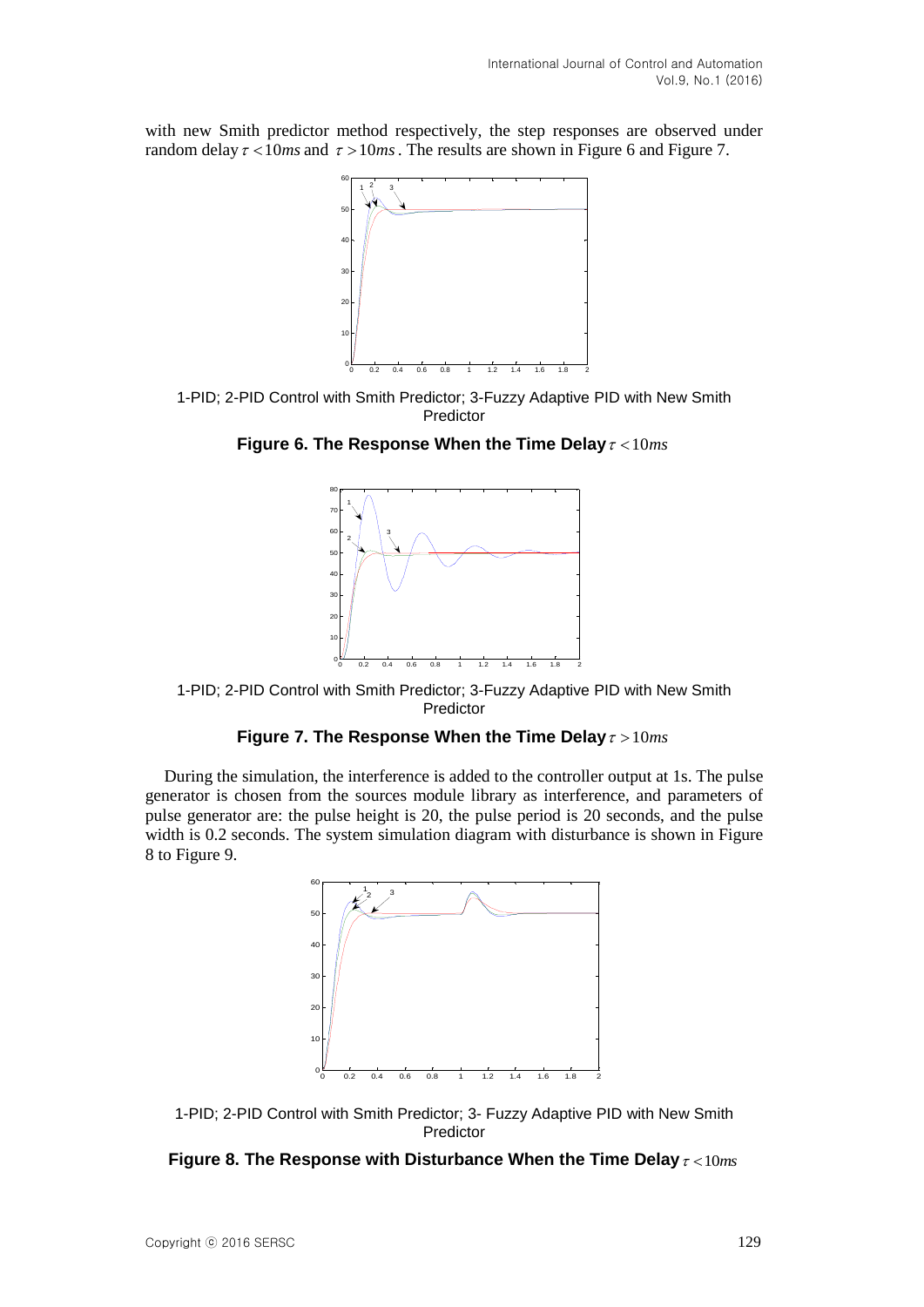

1-PID; 2-PID Control with Smith Predictor; 3- Fuzzy Adaptive PID with New Smith Predictor

#### Figure 9. The Response with Disturbance When the Time Delay  $\tau > 10$ ms

The simulation results show that the fuzzy adaptive PID with new Smith predictor possesses high control accuracy, small overshoot, short adjusting time and strong antidisturbance ability compared with the other two methods. It can be seen that the fuzzy adaptive PID realizes the automatic adjustment of control parameters, the new Smith predictor realizes that the delay of forward channel from controller to actuator is removed to closed circuit outside, and the delay of feedback channel from sensor to controller is completely eliminated in the control system, so the performance of the whole control system is improved. Therefore, the control method based on fuzzy adaptive PID with new Smith predictor is able to effectively meet the requirements of networked control system.

#### **6. Conclusion**

In this paper, the simulation model of networked control system is established by matlab/simulink, and the simulation research is made using the control algorithm of fuzzy adaptive PID with new smith predictor. The simulation result shows that this control algorithm possesses stable output, short adjustment time and strong robustness, and can meet the requirements of networked control system.

#### **References**

- [1] S.Y. Yu and X.Y. Chen, "Performance analysis of networked control systems with random delay", Journal of Central south University (Science and Technology), vol. 39, no. 4, **(2008)**, pp. 799-804.
- [2] J. Nilsson, "Real-time Control Systems with Delays", Lund, Sweden: Lund Institute of Technology, **(1998)**.
- [3] R. Lunk and A. Ray, "An Observer-based Predictor for Distributed Delays", Automatic, vol. 26, no. 5, **(1999)**, pp. 903-908.
- [4] C.L. Ma and H.J. Fang, "Compensation control of networked control systems based on model prediction", Systems Engineering and Electronics, vol. 30, no. 2, **(2008)**, pp. 362-365.
- [5] S.H. Yi, "An improved adaptive predictive control method for network control system", Computer Modeling and New Technologies, vol. 18, no. 12, **(2014)**, pp. 313-317.
- [6] J.W. Fan, Y. Fan and W. Qi, "The forms of compensator in Network control system", IEEE Conference Anthology, **(2013)**, January 1.
- [7] H.J. Chen, Y.P. Qu and X. Zhou, "The Improved Fuzzy-Smith compensator based on modeling error for network control system", 4th Annual IEEE International Conference on Cyber Technology in Automation, Control and Intelligent Systems, **(2014 )**, pp. 106-110, October 7.
- [8] X.S. Huang, Y. He and J.P. Jiang, "Optimization of networked control system with random time-delay", Chinese Journal of Scientific Instrument, vol. 33, no. 9, **(2012)**, pp. 1968-1972.
- [9] W. Zhang, "Stability analysis of networked control system", IEEE Transactions on Control Systems Technology, vol. 10, no. 3, **(2002)**, pp. 438-446.
- [10] F. Du, W.C. Du, "Compensation of networked control system based on new smith predictor", Science Press, Beijing, China, **(2012)**.
- [11] J.K. Liu. "Advanced PID Control and Matlab simulation", Electronic Industry Press, Beijing, China, **(2012)**.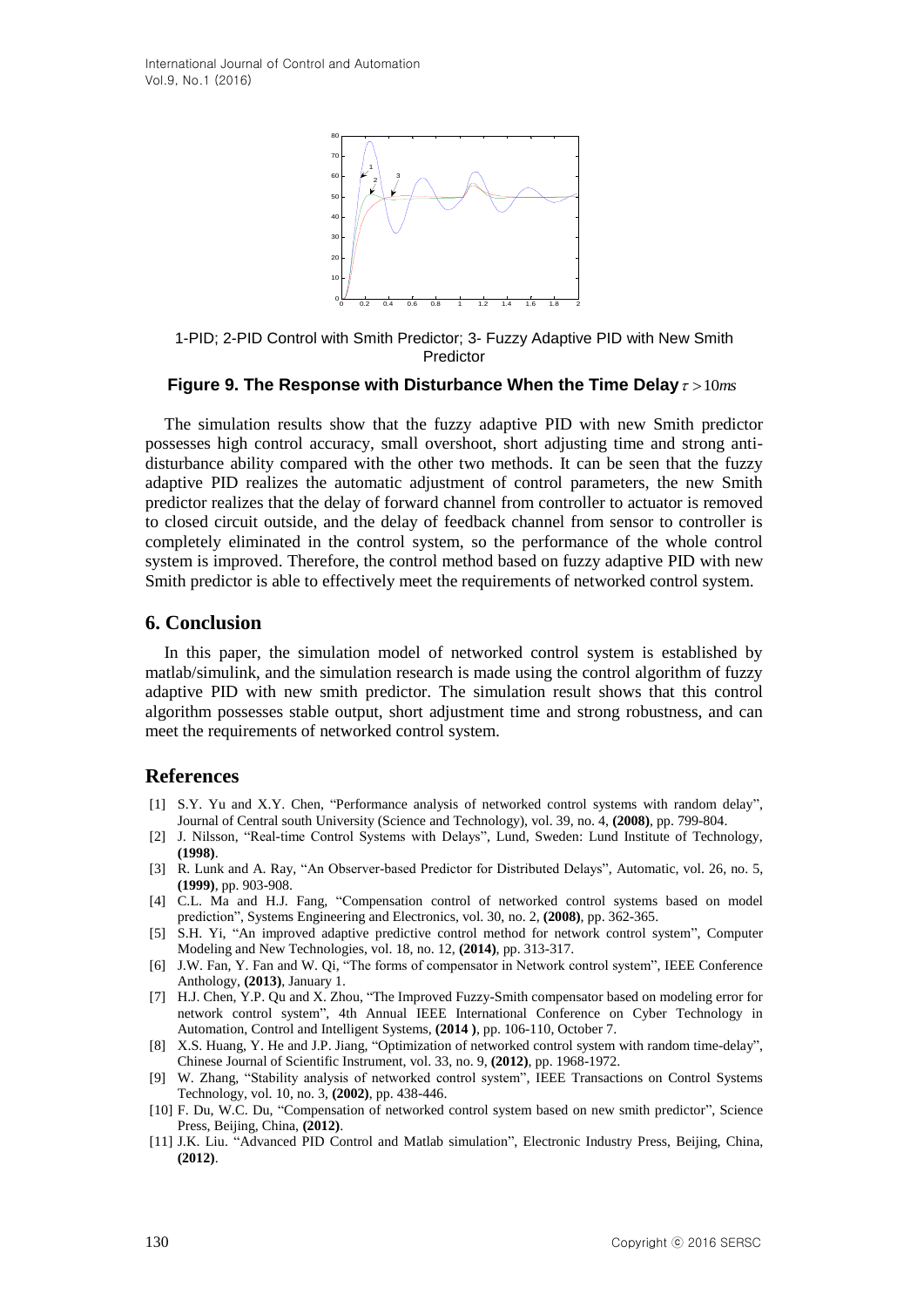- [12] Y. H. Tao, Y.X. Yi and L.S. Ge, "New PID control and application", Mechanic Industry press, Beijing, China, **(1998)**.
- [13] Y.S. [Zhang,](http://www.engineeringvillage.com/search/submit.url?CID=quickSearchCitationFormat&searchtype=Quick&searchWord1=%7bZhang%2C+Yanshun%7d§ion1=AU&database=1&yearselect=yearrange&sort=yr) T. [Yang, C](http://www.engineeringvillage.com/search/submit.url?CID=quickSearchCitationFormat&searchtype=Quick&searchWord1=%7bYang%2C+Tao%7d§ion1=AU&database=1&yearselect=yearrange&sort=yr).Y. [Li,](http://www.engineeringvillage.com/search/submit.url?CID=quickSearchCitationFormat&searchtype=Quick&searchWord1=%7bLi%2C+Chunyu%7d§ion1=AU&database=1&yearselect=yearrange&sort=yr) S.S. [Liu, C](http://www.engineeringvillage.com/search/submit.url?CID=quickSearchCitationFormat&searchtype=Quick&searchWord1=%7bLiu%2C+Shanshan%7d§ion1=AU&database=1&yearselect=yearrange&sort=yr).C. [Du, M](http://www.engineeringvillage.com/search/submit.url?CID=quickSearchCitationFormat&searchtype=Quick&searchWord1=%7bDu%2C+Chaochao%7d§ion1=AU&database=1&yearselect=yearrange&sort=yr). Li and H.L. [Sun, "](http://www.engineeringvillage.com/search/submit.url?CID=quickSearchCitationFormat&searchtype=Quick&searchWord1=%7bSun%2C+Hailing%7d§ion1=AU&database=1&yearselect=yearrange&sort=yr)Fuzzy-PID control for the position loop of aerial inertially stabilized platform", Aerospace Science and Technology, vol. 36, **(2014)**, pp. 21-26.
- [14] G.M. Wang and H. Song, "Study of the mine drainage fuzzy control system based on matlab," International Conference on Interligent Human-Machine Systems and Cybernetics, **(2009)**, pp. 99-102.
- [15] Y. Tipsuwan, M.Y. Chow, "Gain scheduler middleware: A methodology to enable existing controllers for networked control and teleopration—part I: Networked control", IEEE Transactions on Industrial Electronics, vol. 5, no. 6, **(2004)**, pp. 1218-1227.